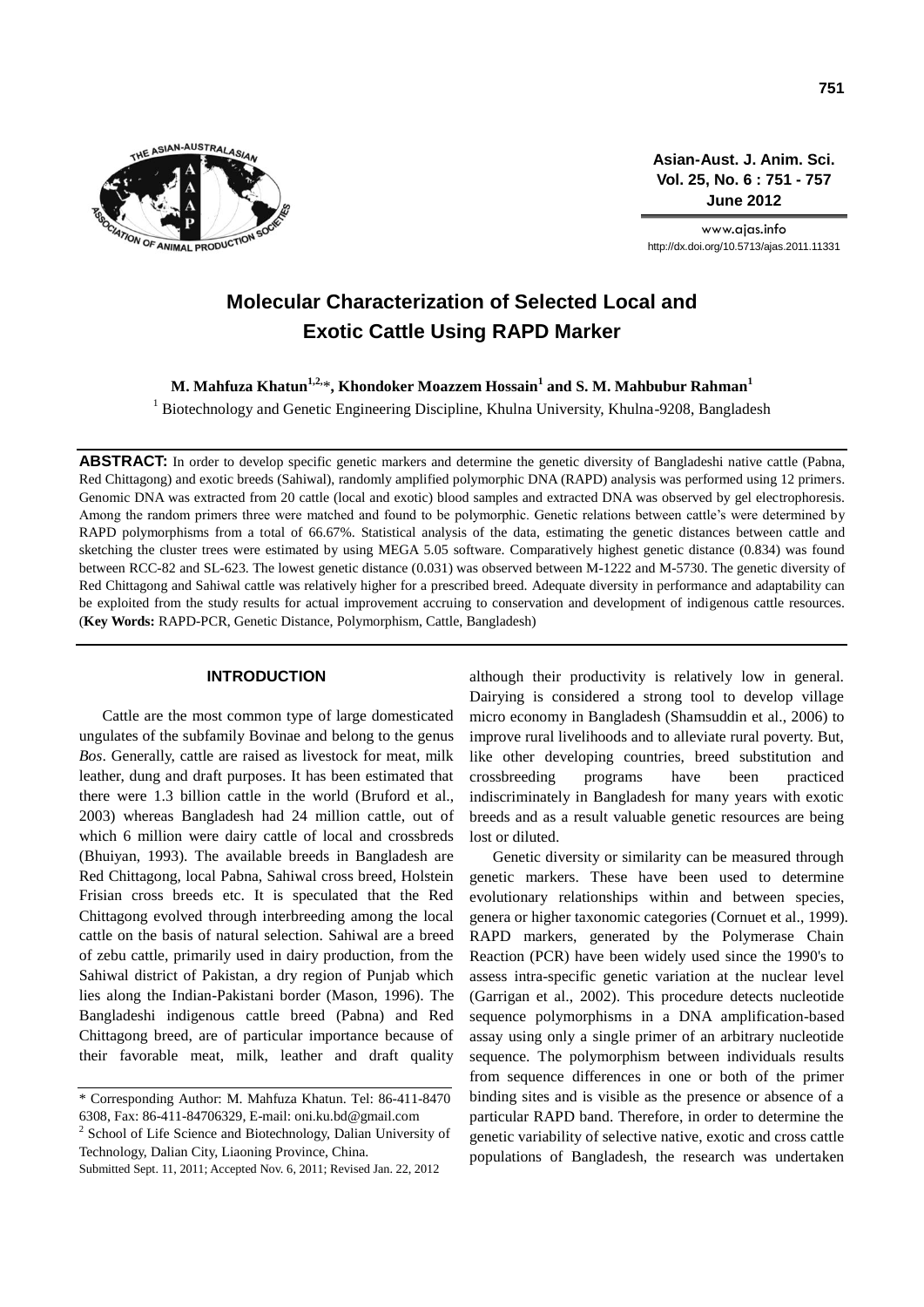using RAPD-PCR.

# **MATERIALS AND METHODS**

# **Animal selection, blood sample collection and extraction of genomic DNA**

The experiment was carried out at the Animal Cell Culture and Molecular Biology Laboratory, Biotechnology and Genetic Engineering Discipline, Khulna University, Khulna-9208, Bangladesh during the period of November 2010 to May 2011. A total of 20 cattle were selected for this study, in which five were native Pabna (M-1222, M-5730, M-1893, LF-1414, M-1980), ten native Red Chittagong (RCC-5730, RCC-178, RCC-175, RCC-609, RCC-80, RCC-173, RCC-81, RCC-691, RCC-82, RCC-77) and five exotic Sahiwal (SL-571, SL-614, SL-623, SL-637, SL-638) cattle from Bangladesh Livestock Research Institute, Dhaka. Three ml of blood was collected from each animal in a 5 ml EDTA vaccutainer. The blood was gently mixed with EDTA (present in the vacationer) and kept at  $-20^{\circ}$ C until the study start. Genomic DNA was extracted from blood samples following the method described by Roe et al. (1996) with some modifications. About 800 µl of blood was taken in a microcentrifuge tube and the cell membrane disrupted with 1X Standard Saline Citrate (SSC) buffer. Then the protein was precipitated by sodium acetate and digested with proteinase K at  $55^{\circ}$ C for 1 h. After that, the aqueous layer was removed by Phenol:Chloroform:Isoamyl alcohol (25:24:1) and precipitated with 100% ethanol. DNA was reprecipitated and washed with Na acetate and 70% ice cold ethanol. Finally DNA samples were dried and dissolved in TE buffer and stored at-20°C for further use.

# **Gel documentation, DNA quantification and PCR amplification**

Presence of extracted DNA was confirmed by gel electrophoresis separation on 1% agarose gel and staining with ethidium bromide. Ultraviolet (UV) spectrophotometer set at 260 nm was used to quantify the DNA concentration prior to PCR. The PCR amplification conditions were set according to Williams et al. (1990). Primers were selected mainly based on GC content, intensity of bands, presence of smearing, consistency within individuals and potential for population discrimination. Primers that have GC content more than 60% are suitable for RAPD analysis. We selected twelve subsets of primers supplied by Bioneer, South Korea. PCR was carried out in MyGenie 96 thermal block, Bioneer, South Korea. PCR amplification followed the method of Simon et al. (2007). The PCR reaction was carried out in a final volume of 20  $\mu$ l reaction mixture containing 2  $\mu$ l of template (4ng DNA), 2  $\mu$ l of 10x reaction buffer, 2  $\mu$ l of dNTPs (250 mM each), 2 units of Taq DNA polymerase, 1  $\mu$ l (100 picomol) of primer and 11  $\mu$ l of sterile distilled

water, respectively. The mixture was over layered with a drop of mineral oil. The PCR amplification conditions were: PCR lead at 105°C, hot start at 94°C for 4 min's, denaturation at 94 $\rm{°C}$  for 1 min, annealing at 35 $\rm{°C}$  for 1 min, extension at 72°C for 2 min's, 35 cycles, final extension at 72 $\rm{^{\circ}C}$  for 10 min, holding at 4 $\rm{^{\circ}C}$  for 10 min and end.

# **Agarose gel electrophoresis and data analysis**

Amplified PCR products were electrophoresised (Agaro-power system, Bioneer Corporation, South Korea) on an agarose gel (2%) in TAE buffer and visualized by staining with ethidium bromide solution. Polymorphic bands were observed by high performance UV transilluminator (UVP-UK) and pictures were taken by GEL DOC/Bio-Imaging System affiliated digital canon camera. In the study of genetic diversity, each germplasm was scored manually for presence or absence of a particular amplification product. Data was analyzed by the software GelQuest and MEGA5.05 for phylogenic analysis. RAPD matrix of the 20 cattle samples using OPA07, OPA03 and OPA09 primers were assembled for statistical analysis and the sizes of the DNA fragments were estimated using 100 bp ladders by co-electrophoresis with the PCR product DNA. The un-weighted pair group method with arithmetic averages (UPGMA) based dendrogram was constructed using the MEGA5.05. Numerical values were considered to construct the dendogram and presence of band (1) and absence of band (0) value considered for RAPD analysis. All possible pair-wise genetic distances were calculated according to Nei and Li (1979) using the following formula:  $d_{xy} = 1-(2n_{xy}/(n_x+n_y))$ , Where,  $n_x$  and  $n_y$  are the numbers of bands amplified in individuals x and y respectively and  $2n_{xy}$ is the number of bands shared by those individuals. In this analysis, smaller numbers are associated with more genetically similar individuals, whereas larger numbers suggest genetically dissimilarity.

#### **RESULT AND DISCUSSION**

The experimental cattle showed variability in genetical characteristics and the results indicated the effectiveness of RAPD analysis in detecting the level of polymorphism. Randomly 12 primers were tested among them three primers (Table 1) were matched and found polymorphic (Figures 1, 2 and 3).

From the figures, it was observed that primer OPA-03 and OPA-07 were more reproducible and produced a more

**Table 1.** List of primers those showed polymorphism

| Primer no. | Sequence $(5'-3')$  | $(G+C)$ Contents % |
|------------|---------------------|--------------------|
| $OPA-03$   | <b>TGCCTCGCACCA</b> | 66.7               |
| $OPA-07$   | <b>GGTGACGCAG</b>   | 70                 |
| $OPA-09$   | <b>GTTGCCACCC</b>   | 70                 |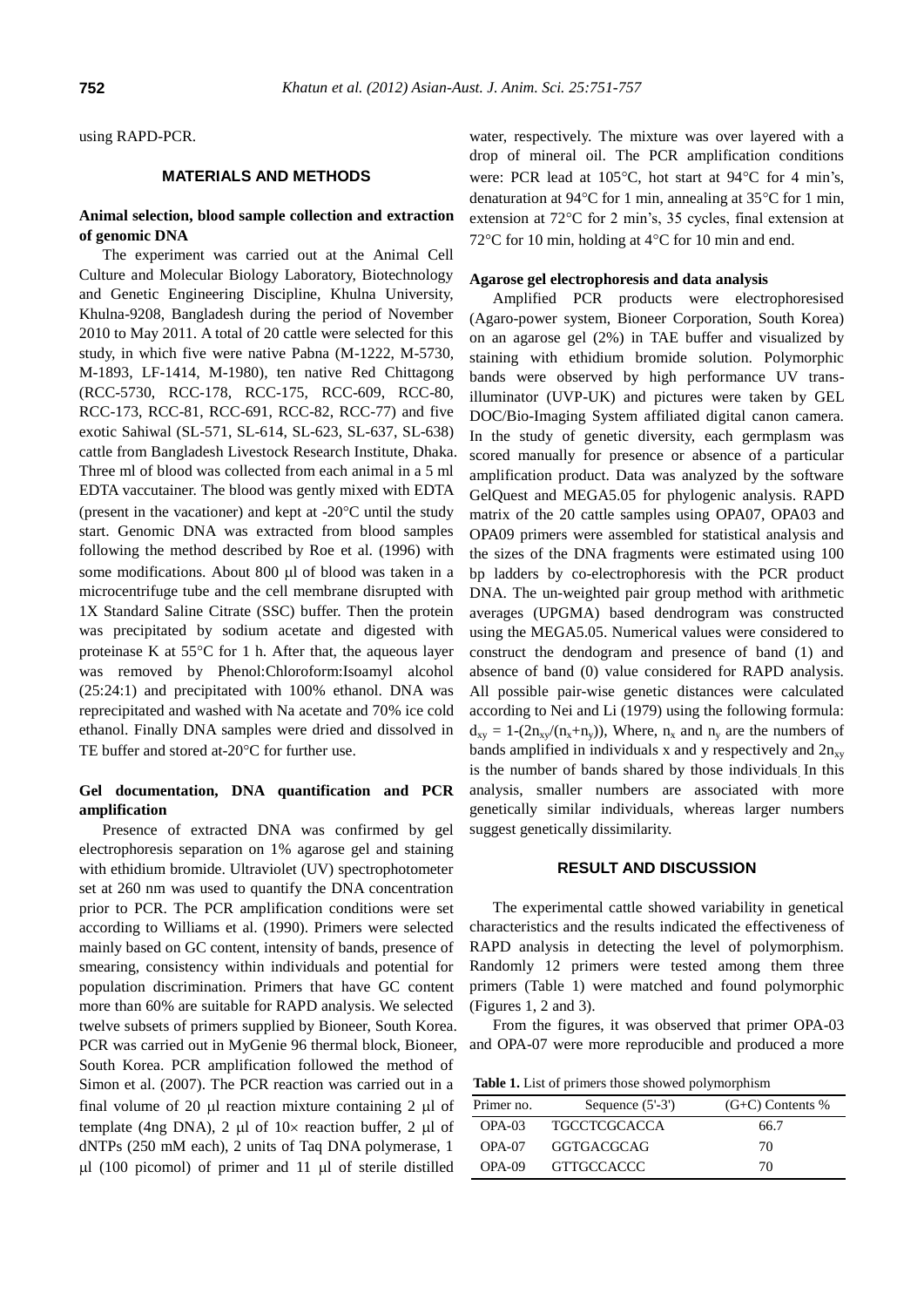distinct RAPD profile than primer OPA-09. Three different primers generated various banding patterns and out of the 21 bands scored, 14 bands (66.67%) were found to be polymorphic and 7 bands (33.33%) were found to be monomorphic in nature. Different RAPD patterns generated using the primers in the present experiment are shown in Figure 1 to 3.

bands varied from primer to primer in which primer OPA-03, OPA-07 and OPA-09 produced 80%, 42.85% and 75% polymorphic loci respectively. Primer OPA-03 produced 10 bands where one at 400 bp and the other 700 bp were monomorphic in all samples. The polymorphic fragments for primer OPA-03 ranged from 900 bp to 2,000 bp. Furthermore, primer OPA-07 and OPA-09 produced 7 and 4 bands, respectively. The range of monomorphic bands for

Table 2 shows that the frequencies of polymorphic



**Figure 1.** RAPD profiles using primer OPA-03*.* The number corresponds to the serial of the genotypes; M is a 100 bp DNA ladder. 'a' and 'b' bands were monomorphic for all the experimental animals.



Figure 2. RAPD profiles using primer OPA-07. On the gel 'a', 'b', 'c' and 'd' bands were monomorphic for all experimental animals.



**Figure 3.** RAPD profiles using primer OPA-09. 'a' is monomorphic for all experimental animals.

|             |                 |                                | <b>Rapid 2:</b> East of primers and their monomorphic and porymorphic bands |                                |                                      |                  |  |  |
|-------------|-----------------|--------------------------------|-----------------------------------------------------------------------------|--------------------------------|--------------------------------------|------------------|--|--|
| Primer code | No. of<br>bands | No. of<br>monomorphic<br>bands | Size of<br>monomorphic<br>bands (bp)                                        | No. of<br>polymorphic<br>bands | Size of<br>polymorphic bands<br>(bp) | Polymorphism (%) |  |  |
| $OPA-03$    | 10              | ◠                              | 700-400                                                                     |                                | 2,000-900                            | 80               |  |  |
| OPA-07      |                 | 4                              | 1,000-700                                                                   |                                | 600-400                              | 42.85            |  |  |
| OPA-09      |                 |                                | 1.600                                                                       |                                | 1.200-800                            | 75               |  |  |
| Total = $3$ | 21              |                                | 33.33%                                                                      | 14                             |                                      | 66.67            |  |  |

**Table 2.** List of primers and their monomorphic and polymorphic bands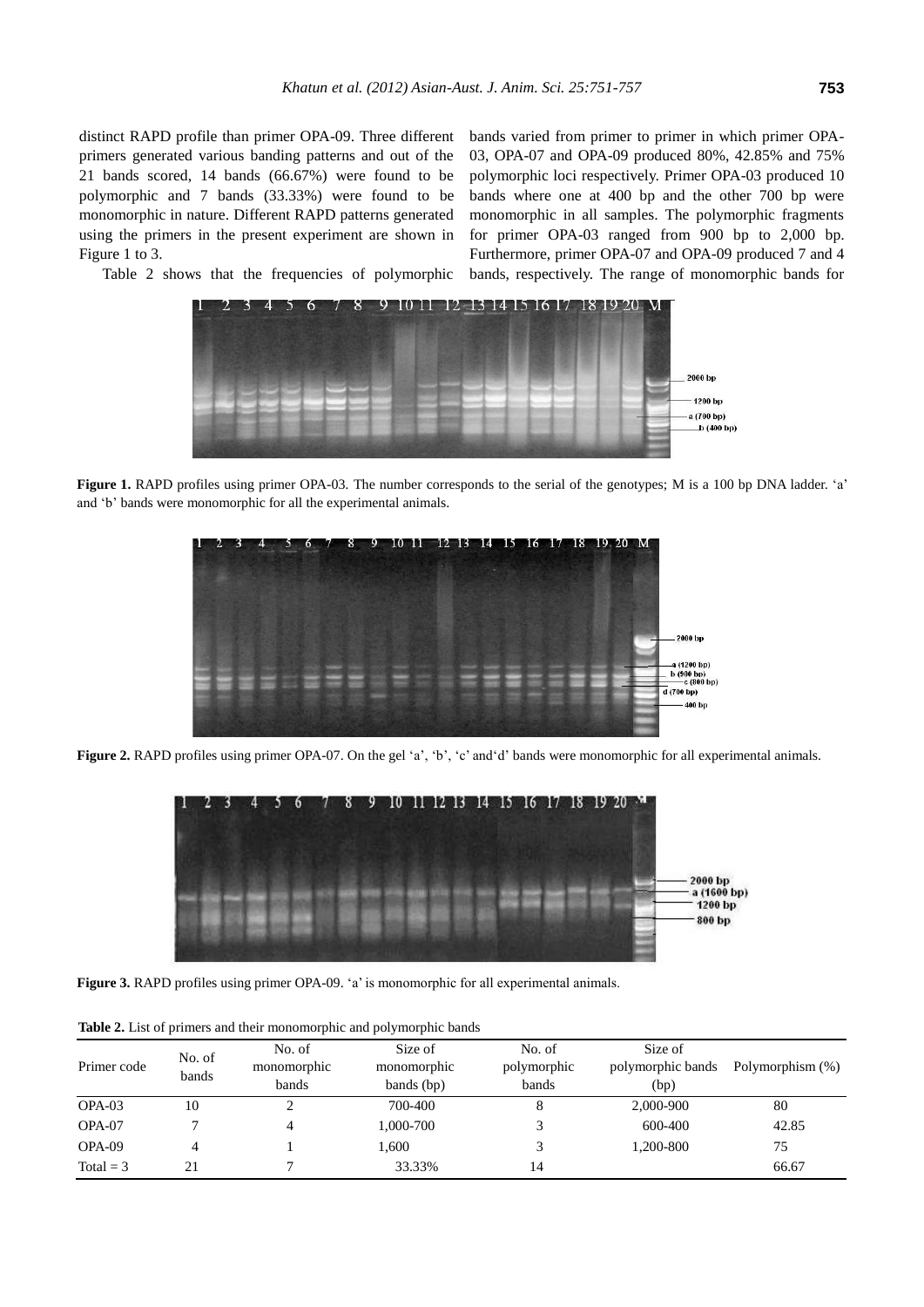primer OPA-07 and OPA-09 were 700 bp to 1,000 bp, 1,600 bp, respectively. Where as, the range of polymorphic bands were 400 bp to 600 bp and 800 bp to 1,200 bp, respectively. As the number of bands common in all animals produced by primer OPA-07 was (4) greater than the other two primers (2 for OPA-03 and 1 for OPA-09), it can be concluded that OPA-07 may be specific for species or for greater zoological classes (gender, family etc.). This point needs to be clarified in the future by a comparison with other species. Sharma et al. (2009) reported, the size of polymorphic bands ranged between 200 bp and 2,500 bp using 17 operon series random primers to characterize the Malvi and Sahiwal breeds of cattle in Madhya Pradesh, India. In another study involving indigenous African cattle, Gwakisa et al. (1994) used RAPD markers to characterize the local Zebu (*Bos indicus*) cattle breeds of Tanzania (using ILO 1127 primer) and showed 61% polymorphism which are almost similar to the present study. The degree of polymorphism 66.67% is higher compared to 28% in taurine cattle (Talle et al., 2005) and 18% in zebu cattle (Marle-Koster et al., 2003). Estimation of higher level of genetic variation in the breeds might be consistent with the fact that they are highly polymorphic animals. Polymorphisms at the level of individual, breed, species or gender can be produced by RAPD-PCR but it is difficult to identify the bands. No breed- or sex-specific RAPD bands were detected in this study. Nevertheless, by mean of their monomorphic band profiles, some of the investigated primers can give the information that animals not having these monomorphic bands may not be related to these cattle. More studies should be performed on this matter in

comparative genome studies.

## **Pair wise genetic distance**

From the Table 3 it can be found that the highest value of Nei and Li's (1979) genetic distance (0.834) was between SL-623 and RCC-82. Lower estimates of genetic similarities indicated a high degree of genetic diversity between these two cattle. This may be due to their diverse origin and different purpose of raising these cattle. On the other hand, the lowest distance (0.031) existed between M-5730 and M-1222. It indicates, the genetic relationship between local cattle population was closer than others. Sharma et al. (2009) calculated between breed band sharing (BS), the value for these 2 breeds obtained was lower (0.43 to 0.66) than within breed BS value, which was 0.70 to 0.93 in Malvi breed and 0.68 to 0.88 in Sahiwal breed, found similar genetic distances of average animals like the present experiment.

The present results revealed that there was a high level of genetic variaton among the studied cattle as indicated by the proportion of polymorphic loci. The values of pair-wise genetic distance among 20 cattle genotypes were computed from combined data sets for the 3 primers ranging from 0.834 to 0.031 (Table 3). Kemp and Teale (1994) identified population-specific DNA polymorphisms to detect *Bos indicus* and *Bos taurus* in West Africa. They estimated the allele frequency characteristics of cattle breeds using DNA markers (Buitcamp et al., 1991; Mannen and Tsuji, 1993; Glowatzki-Mullis et al., 1995; Choy et al., 2001). Heterozygosity estimates obtained for the Burlina breed were moderate to high and consistent to the value reported

**Table 3.** Estimation of pair wise genetic distance between experimental cattle populations using Nei and Li's (1979) equation

| Tag          | RCC-  | RCC-  |       |       |       |       |       |       |       |       | $SL-$ | $SL-$ | $SL-$ | $SL-$ | SL-   | $M-$  | LF-   | $M -$ | M-    | $M -$ |
|--------------|-------|-------|-------|-------|-------|-------|-------|-------|-------|-------|-------|-------|-------|-------|-------|-------|-------|-------|-------|-------|
| No.          | 173   | 178   | 691   | 175   | 609   | 77    | 78    | 80    | 81    | 82    | 571   | 614   | 623   | 637   | 638   | 1222  | 1414  | 1893  | 1980  | 5730  |
| $\mathbf{1}$ | ***   |       |       |       |       |       |       |       |       |       |       |       |       |       |       |       |       |       |       |       |
| 2            | 0.164 | ***   |       |       |       |       |       |       |       |       |       |       |       |       |       |       |       |       |       |       |
| 3            | 0.111 | 0.241 | ***   |       |       |       |       |       |       |       |       |       |       |       |       |       |       |       |       |       |
| 4            | 0.259 | 0.172 | 0.181 | ***   |       |       |       |       |       |       |       |       |       |       |       |       |       |       |       |       |
| 5            | 0.185 | 0.185 | 0.393 | 0.217 | ***   |       |       |       |       |       |       |       |       |       |       |       |       |       |       |       |
| 6            | 0.185 | 0.185 | 0.304 | 0.111 | 0.200 | ***   |       |       |       |       |       |       |       |       |       |       |       |       |       |       |
| 7            | 0.142 | 0.142 | 0.217 | 0.111 | 0.133 | 0.696 | ***   |       |       |       |       |       |       |       |       |       |       |       |       |       |
| 8            | 0.259 | 0.214 | 0.304 | 0.214 | 0.032 | 0.125 | 0.259 | ***   |       |       |       |       |       |       |       |       |       |       |       |       |
| 9            | 0.185 | 0.214 | 0.533 | 0.214 | 0.133 | 0.307 | 0.333 | 0.666 | ***   |       |       |       |       |       |       |       |       |       |       |       |
| 10           | 0.214 | 0.142 | 0.304 | 0.214 | 0.161 | 0.096 | 0.230 | 0.161 | 0.241 | ***   |       |       |       |       |       |       |       |       |       |       |
| 11           | 0.071 | 0.103 | 0.333 | 0.285 | 0.803 | 0.096 | 0.153 | 0.360 | 0.172 | 0.032 | ***   |       |       |       |       |       |       |       |       |       |
| 12           | 0.111 | 0.142 | 0.185 | 0.172 | 0.133 | 0.033 | 0.142 | 0.133 | 0.066 | 0.200 | 0.333 | ***   |       |       |       |       |       |       |       |       |
| 13           | 0.111 | 0.142 | 0.185 | 0.714 | 0.133 | 0.200 | 0.172 | 0.133 | 0.344 | 0.834 | 0.230 | 0.200 | ***   |       |       |       |       |       |       |       |
| 14           | 0.142 | 0.214 | 0.142 | 0.142 | 0.133 | 0.602 | 0.172 | 0.062 | 0.133 | 0.230 | 0.153 | 0.307 | 0.238 | ***   |       |       |       |       |       |       |
| 15           | 0.071 | 0.172 | 0.143 | 0.640 | 0.200 | 0.230 | 0.241 | 0.043 | 0.333 | 0.386 | 0.214 | 0.346 | 0.230 | 0.814 | ***   |       |       |       |       |       |
| 16           | 0.142 | 0.103 | 0.142 | 0.142 | 0.096 | 0.386 | 0.066 | 0.142 | 0.103 | 0.161 | 0.172 | 0.161 | 0.230 | 0.083 | 0.200 | ***   |       |       |       |       |
| 17           | 0.142 | 0.103 | 0.142 | 0.103 | 0.161 | 0.384 | 0.200 | 0.142 | 0.103 | 0.307 | 0.060 | 0.307 | 0.214 | 0.172 | 0.200 | 0.360 | ***   |       |       |       |
| 18           | 0.185 | 0.200 | 0.172 | 0.241 | 0.161 | 0.307 | 0.200 | 0.214 | 0.096 | 0.185 | 0.142 | 0.259 | 0.172 | 0.241 | 0.032 | 0.133 | 0.033 | ***   |       |       |
| 19           | 0.103 | 0.572 | 0.148 | 0.066 | 0.217 | 0.185 | 0.200 | 0.103 | 0.062 | 0.538 | 0.111 | 0.230 | 0.083 | 0.066 | 0.066 | 0.133 | 0.142 | 0.035 | ***   |       |
| 20           | 0.172 | 0.040 | 0.103 | 0.133 | 0.062 | 0.153 | 0.032 | 0.160 | 0.111 | 0.259 | 0.200 | 0.259 | 0.214 | 0.200 | 0.161 | 0.031 | 0.062 | 0.142 | 0.214 | ***   |

1,2,3,4,5…………….correspond to the number of the genotypes.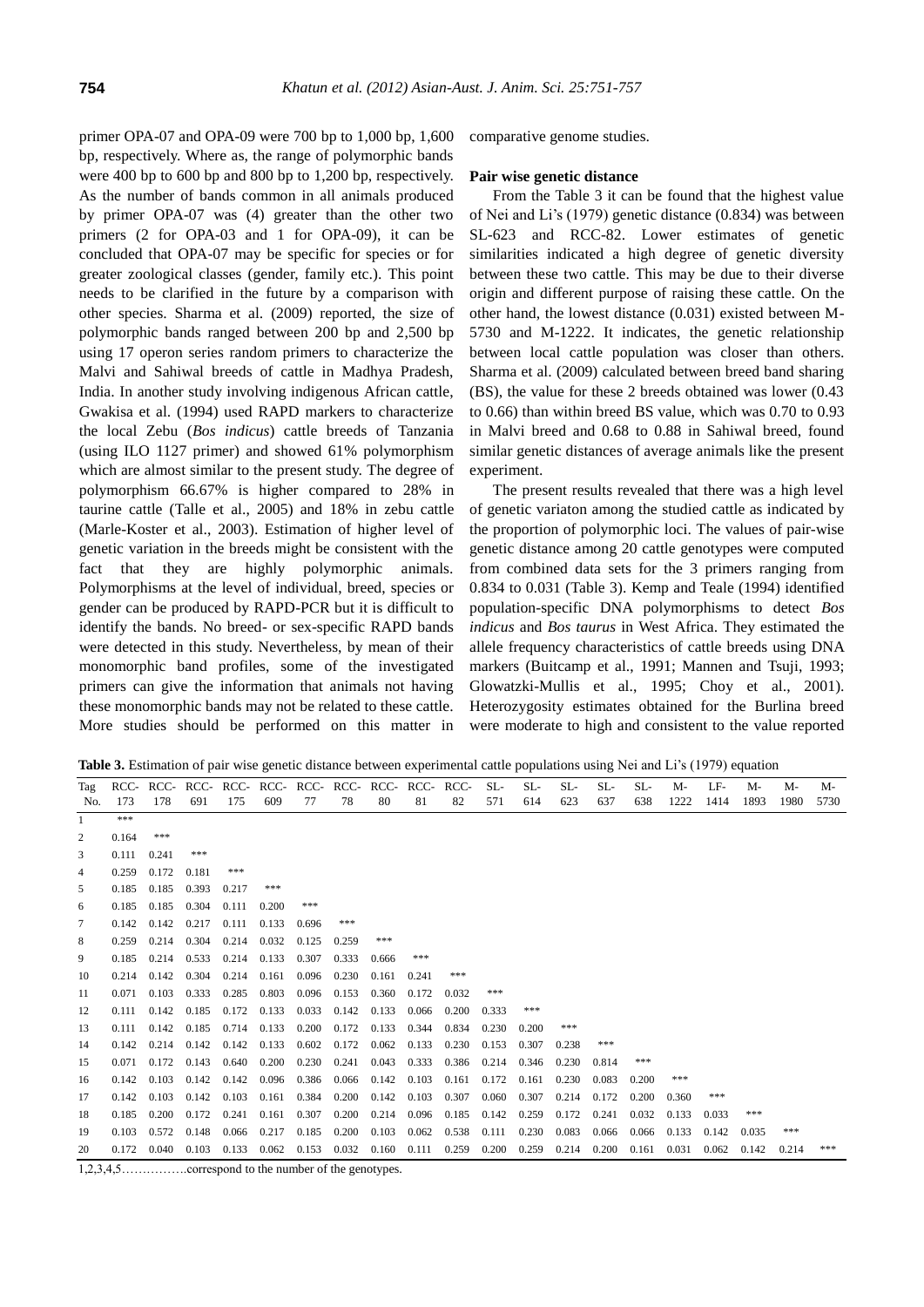by Del Bo et al. (2001) that found an estimate of 0.68. However, such variability represents an important reservoir of genetic diversity that should be conserved. Genetic diversity is in fact important to allow genetic improvement in selected breeds as well as to facilitate rapid adaptation.

#### **Dendrogram analysis**

Estimation of genetic similarity within and between cattle and genetic distance among different cattle is an important application of the DNA based genetic markers. Dendrogram stability is an important aspect to be considered in genetic variability studies. An unweighted pair-group method of analysis (UPGMA) phylogenic tree based on genetic distance using the MEGA software (version 5.05) is shown in Figure 4. Dendogram depicted the relationship among twenty population of RCC, Sahiwal and local cattle. The dendogram segregated the twenty cattle into two major clusters: (I) and (II). Cluster I sub divided into IA and IB. Furthermore, cluster IA subclustered into IA (1) and IA (2). On the other hand, cluster IB subdivided into IB (1) and IB (2).

Subcluster IA comprised of RCC-609, RCC-80, SL-637, SL-623, RCC-175, RCC-178, M-1222, M-5730 and RCC-78 cattle population and subcluster IB consisted of RCC-173, M-1980, RCC-691, RCC-81, M-1893, LF-1414 and SL-638 cattle population. On the other hand, cluster II belong cattle RCC-82, SL-571, SL-614 and RCC-77. From the dendogram, closely related indigenous population e.g., RCC and SL co-existed in cluster II might be due to their same origin as well as lower genetic variability. Whereas, local Pabna and RCC randomly segregated between subcluster IB and Cluster IA. The possible reasons for their random segregation could be the indiscriminate breeding/crossing, migration of animals, mutation in ancestors or due to different origin.

Moreover, the long genetic distance between SL-623 and local RCC-82 indicates that they can be crossed for parent development. The highest genetic diversity is alarming as it indicates that the population may deteriorate due to crossing with other populations of either native or exotic blood. In another similar study, Yu et al. (2004) used RAPD analysis to estimate genetic diversity and relationship of two native cattle breeds from the Yunnan province of China (De Hong cattle and Di Qing cattle) and four introduced beef cattle breeds (Brahman, Simmental, Murry Grey, and Short Horn). Using 10 primers, it was observed that the Yunnnan DeHong cattle breed was closely related to the Brahman (*Bos indicus*), and the Yunnan DiQing cattle breed was closely related to the Simmental, short horn, and Murry grey (*Bos taurus*) breeds. It is reported that uncontrolled hybridizations are increasing and the phylogenic relationship of the RCC and Local Pabna cattle is close because regional animal cooperative systems have been using RCC bulls for breeding programs since 1995 (Ahmed, 2000).

The high level of polymorphism obtained by the present study indicates that RAPD markers could be considered as effective tools for estimating genetic diversity in



**Figure 4.** The unweighted pair group method of analysis (UPGMA) dendrogram based on summarized data regarding differentiation among experimental cattle.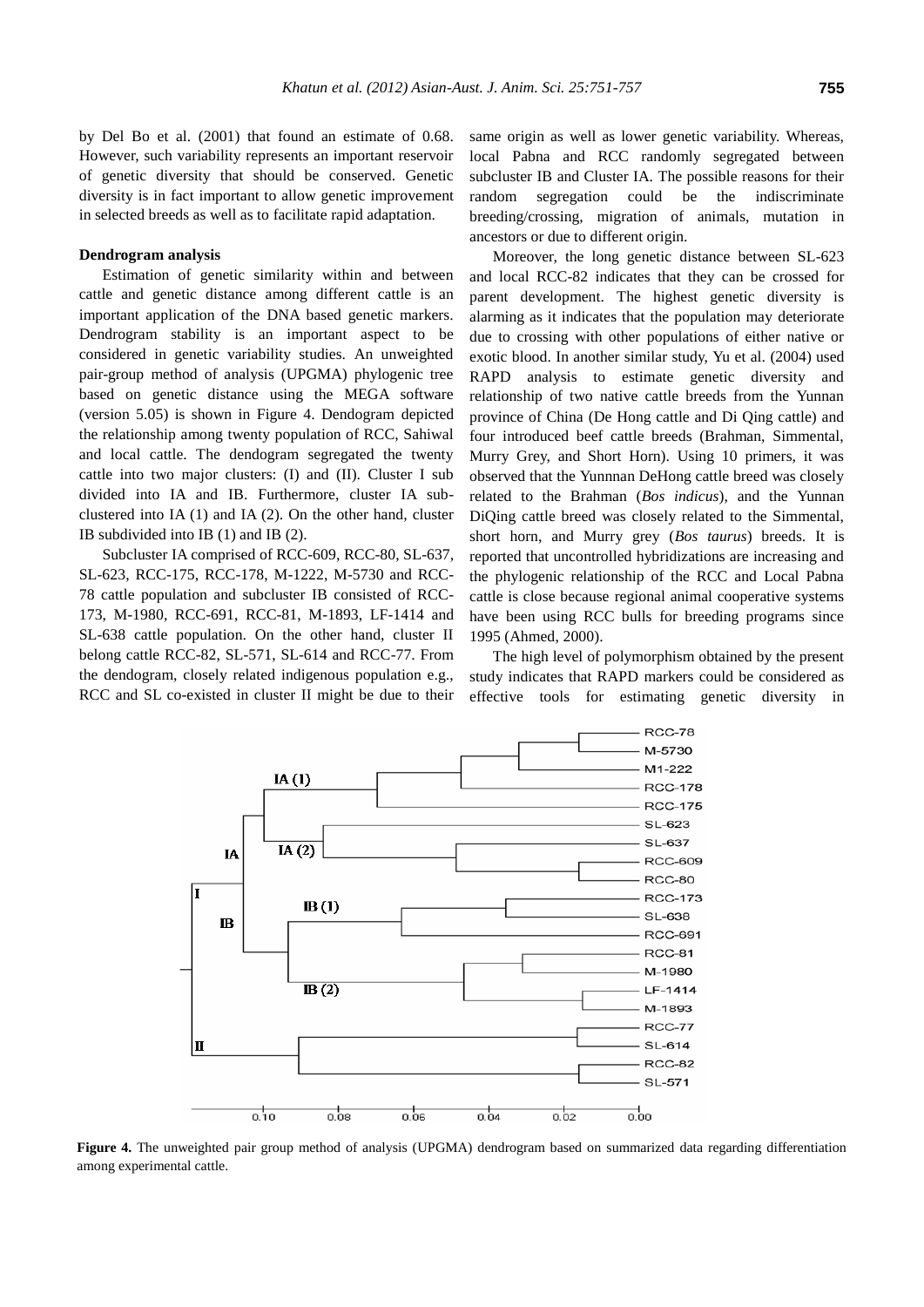experimental cattle populations. For a more efficient determination of genetic diversity in cattle varieties, a higher number of decamer primers showing a maximum number of polymorphic band or other available marker systems could be utilized. Nevertheless, if the markers developed in the present experimental animals can be linked with quantitative trait loci for economically important traits, they could be used successfully in future breeding and germplasm conservation programs for cattle production systems of Bangladesh.

# **CONCLUSION**

This study demonstrated that the short random oligonucleotides of arbitrary sequences can be used to successfully differentiate cattle by variation of RAPD fingerprints in breed-specific DNA pools and subsequently can be used to produce prominent fingerprints in individual animals. The polymorphism of the experimental cattle was 66.67% and suggests that the gene segregation rate has recently increased in these animals. The genetic variation in the experimental cattle populations was high and therefore, there is scope of selective breeding (like ONBS) for future improvement of Red Chittagong, Sahiwal and local cattle. Gradual genetic erosion and extinction is threatening an increasing number of animal species; the major consequence being a loss of global genetic diversity. Sets of genetic markers are required to identify distinct populations so that they can be preserved. The local Bangladeshi Pabna cattle and Red Chittagong cattle are of particular importance because of their favourable meat, milk, leather and draft quality although their productivity is relatively low in general. Like other developing countries, breed substitution and crossbreeding programs with exotic breeds have been practiced indiscriminately in Bangladesh for many years and as a result valuable genetic resources are being lost or diluted. In addition, genetic assessment is also of interest for the design of genetic improvement programs including appropriate choice of breeds for crossbreeding. Thus, it is important to identify molecular characteristics of these breed/populations for undertaking proper breeding programmes and conservation strategy.

#### **REFERENCES**

- Bhuiyan, A. K. F. H. 1993. Livestock research database for Bangladesh. Funded by USAID. Bangladesh Agricultural Research Council (BARC), Dhaka, Bangladesh.
- Bruford, M. W., D. G. Bradley and G. Luikart. 2003. DNA markers reveal the complexity of livestock domestication. Nat. Rev. Genet. 4(11):900-910.
- Buitcamp, J., H. Zischler, J. T. Epplen and H. Geldermann. 1991. DNA fingerprinting in cattle using oligonucleotide probe. Anim. Genet. 22:137.
- Choy, Y. H., S. J. Oh and J. O. Kang. 2001. Application of RAPD methods in meat for beef breed identification. Asian-Aust. J. Anim. Sci. 14:1655-1658.
- Cornuet, J. M., S. Piry, G. Luikart, A. Estoup and M. Sloignac. 1999. New methods employing multilocus genotypes to select or exclude populations as origins of individuals. Genetics 153: 1989-2000.
- Bo, L. D., M. Polli, M. Longeri, G. Cerotti, C. Looft, A. Barre-Dirie, G. Dolf and M. Zanotti. 2001. Genetic diversity among some cattle breeds in the Alpine area. J. Anim. Breed. Genet. 118:317-325.
- Garrigan, D., P. C. Marsh and T. E. Dowling. 2002. Long-term effective population size of three endangered Colorado River fishes. Anim. Conserv. 5:95-102.
- Glowatzki-Mullis, C., G. Gaillard, G. Wigger and R. Fries. 1995. Microsatellite based on parentage control in cattle. Anim. Genet. 26:7-12.
- Gwakisa, P. S., S. J. Kemp and A. J. Teale. 1994. Characterization of Zebu cattle breeds in Tanzania using Random Amplified Polymorphic DNA markers. Anim. Genet. 25:89-94.
- Hassen, F., E. Bekele, W. Ayalew and T. Dessie. 2007. Genetic variability of five Indigenous Ethiopian cattle breeds using RAPD markers. Afr. J. Biotechnol. 6:2274-2279.
- Kantanen, J., J. Vilkki, K. Elo and A. Maki-Tanila. 1995. Random amplified polymorphic DNA in cattle and sheep: application for detecting genetic variation. Anim. Genet. 26:315-320.
- Kemp, S. J. and A. J. Teale. 1994. Characterization of Zebu cattle breeds in Tanzania using Random Amplified Polymorphic DNA markers. Anim. Genet. 25:89-94.
- Mannen, H. and S. Tsuji. 1993. DNA fingerprinting for individual identification and parentage test in Japanese Black cattle using five different mini-and one microsatellite probes. J. Anim. Genet. 21:62-68.
- Marle-Koster, E. and L. H. Van-Nel. 2003. Genetic markers and their application in livestock breeding in South Africa. S. Afr. J. Anim. Sci. 33:1-10.
- Mason, I. L. 1996. A world dictionary of livestock breeds, types and varieties. Fourth Edition. C.A.B International, p. 273.
- Mbulu, D. N. and O. Hannotte. 2005. Comparative genetic analysis of molecular diversity of African cattle. In: The Role of Biotechnology. Tulin, Italy.
- Mufti, M. M. R., M. P. Mostari, G. K. Deb, K. Nahar and K. S. Huque. 2009. Genetic diversity of red Chittagong cattle using Randomly Amplified Polymorphic DNA markers. American Journal of Animal and Veterinary Sciences 4:1-5.
- Nei, M. and W. H. Li. 1979. Mathematical model for studying genetic variation in terms of restriction endonucleases. Proc. Natl. Acad. Sci. USA 76:5269-5273.
- Roe, B. A., J. Crabtree and A. Khan. 1996. DNA isolation and sequencing: Essential techniques series, D. Rickwood, Ed., J. Wiley and Sons New York.
- Shamsuddin, M., W. J. Goodger, M. S. Hossein, T. Azizunnesa, Bennett and T. Nordlund. 2006. A survey to identify economic opportunities for smallholder dairy farms in Bangladesh. Trop. Anim. Health Prod. 38:131-140.
- Sharma, M., S. Singh, A. Kushwah and B. C. Sarkhel. 2009. Molecular characterization of Malvi and Sahiwal breed of cattle by RAPD-PCR. Indian J. Anim. Sci. 79:44-46.
- Simon, L., S. Shyamalamma and P. Narayanaswamy. 2007.